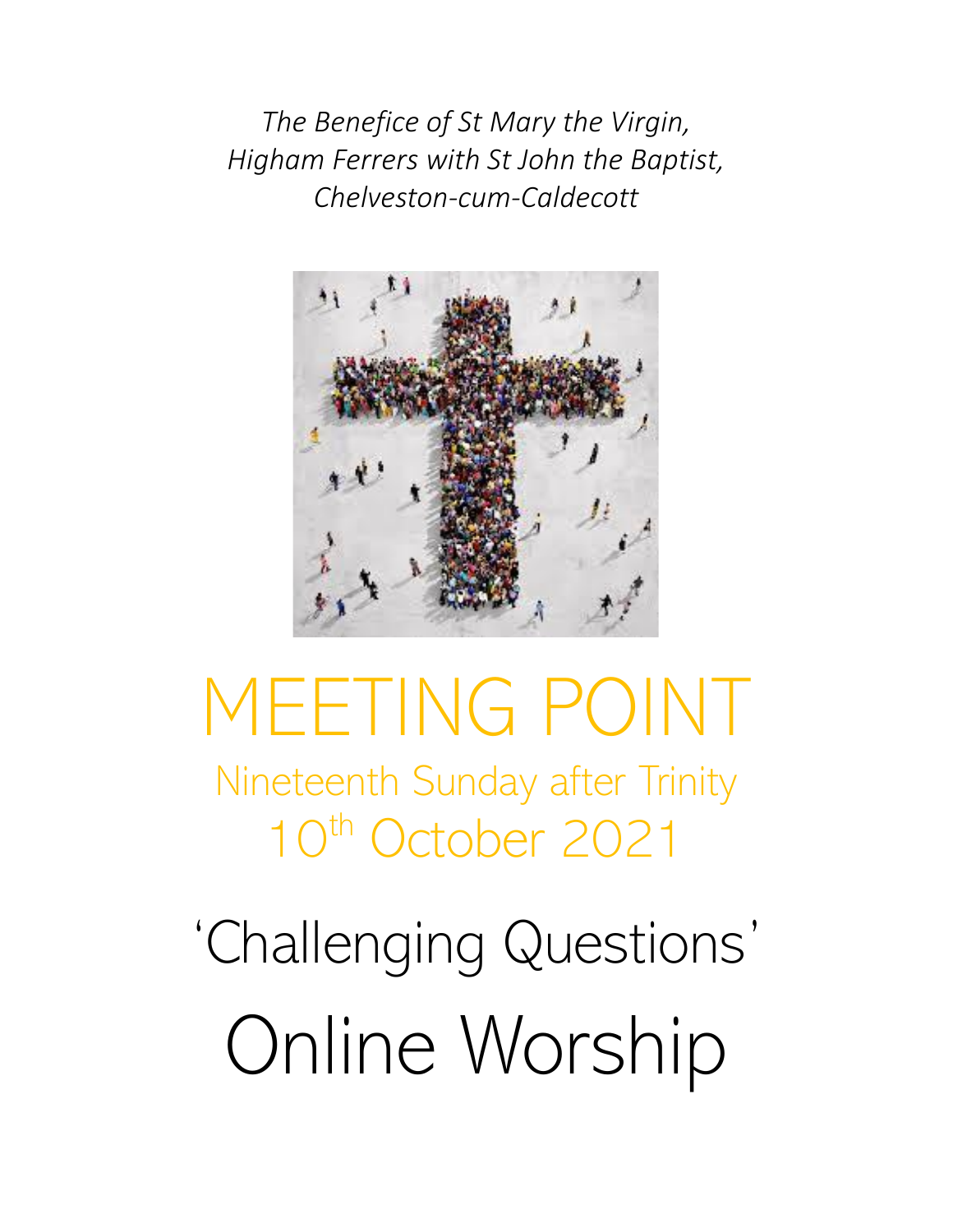

*Welcome to our Online Worship –* Meeting Point

*As Sunday Services now take place in our churches, our Online Worship continues in 'Meeting Point' – we are joined together as one worshipping family through our services at home and in church through the seasons of the Church Year and the themes of the Gospel. Sunday Meeting Point helps us deepen our faith as we explore readings from scripture and experiences from our day to day lives.*

*Meeting Point today explores the encounter between the rich young man and Jesus and the challenge we all face in letting go of worldly things to follow on the path of service.*

Thanks to all who have made today's service possible including members of the Ministry Team and their families, and especially to Cynthia Matthias, Derek Harber, Sue Clarke and Dudley Hughes who all share in leading our service today.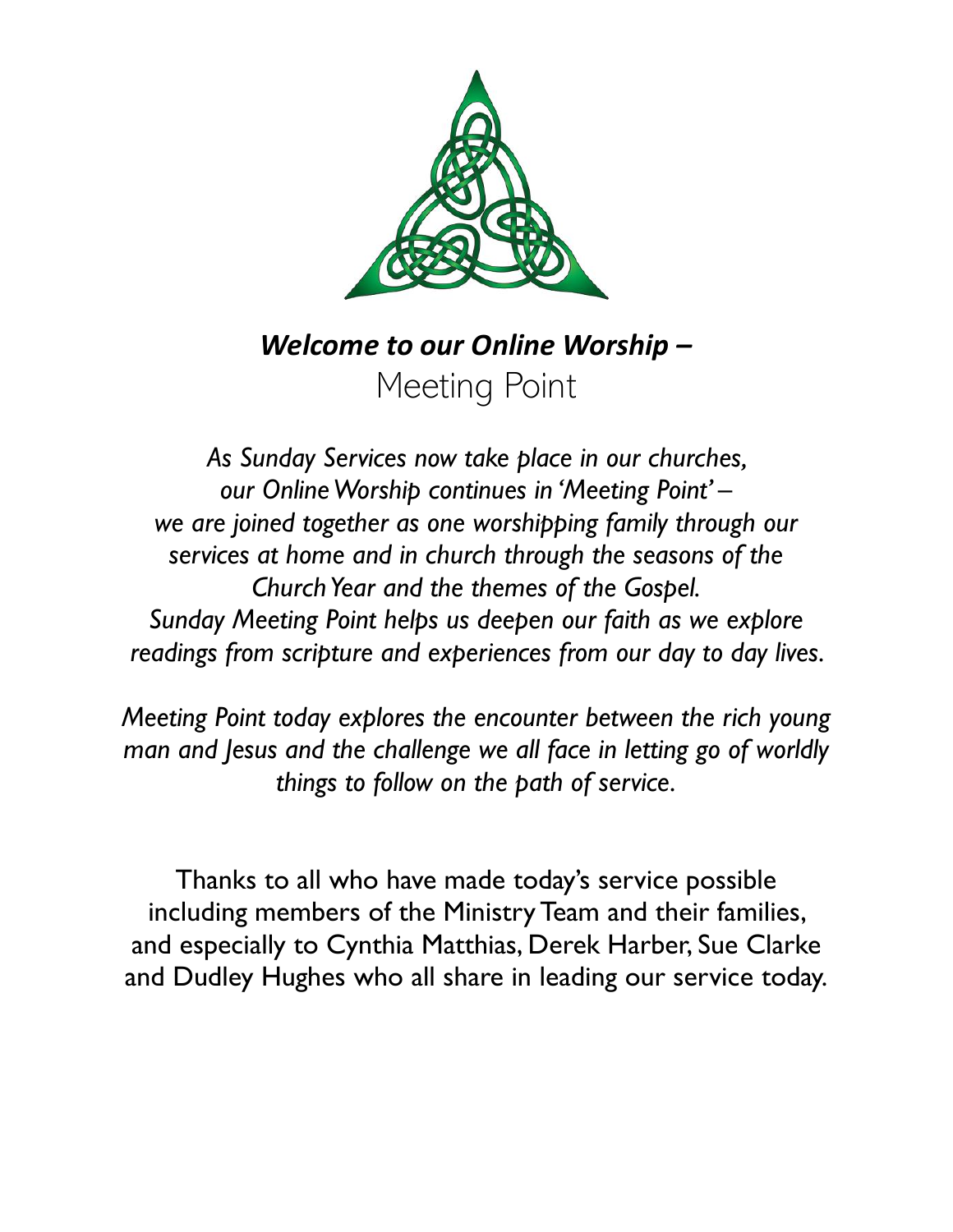## **The Welcome**

*Michelle introduces today's service.*



*Hymn* 

**Praise to the Lord, the Almighty, the King of creation; O my soul, praise him, for he is thy health and salvation: all ye who hear, now to his temple draw near, joining in glad adoration.**

**Praise to the Lord, who o'er all things so wondrously reigneth, shieldeth thee gently from harm, or when fainting sustaineth: hast thou not seen how thy heart's wishes have been granted in what he ordnaineth?**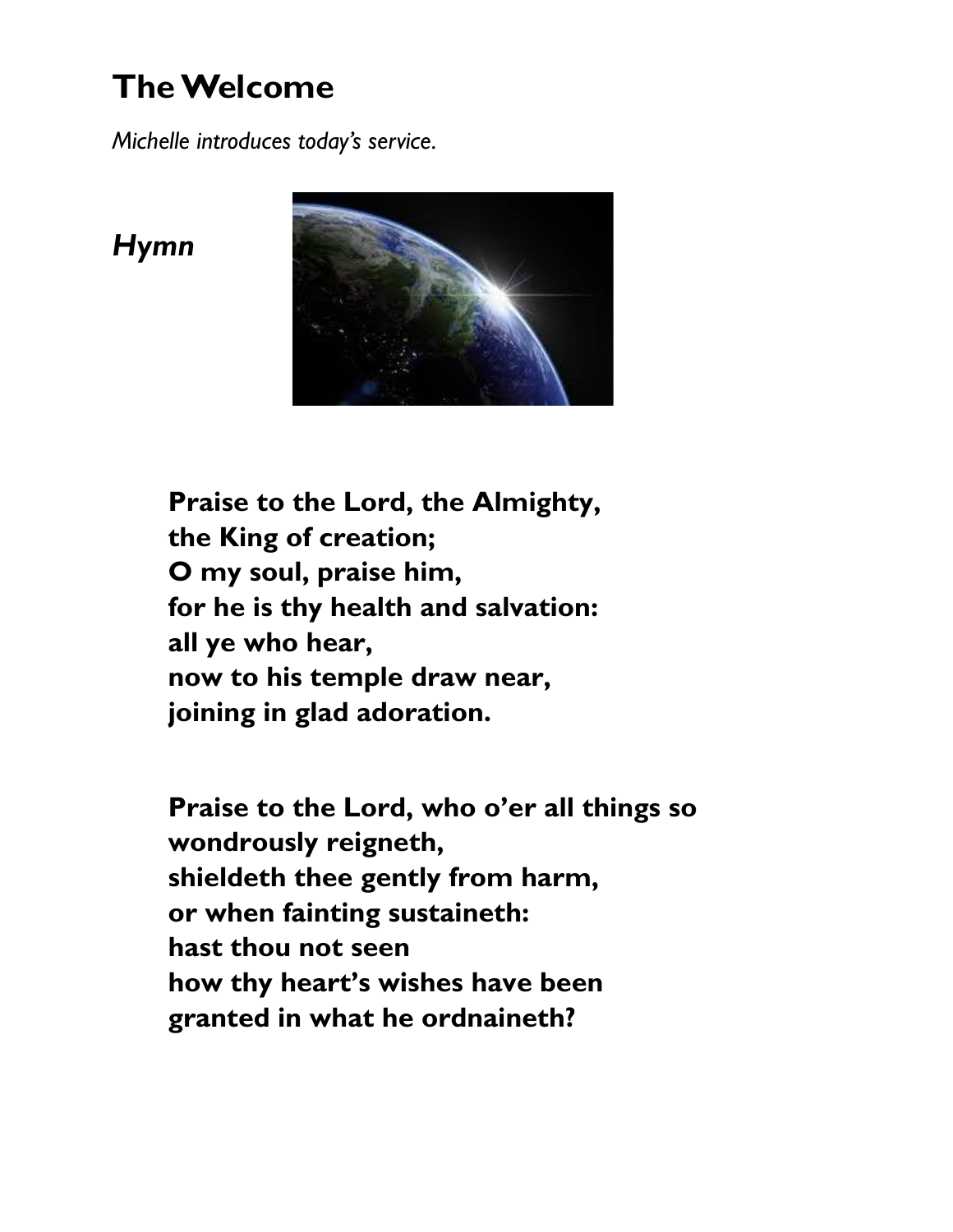**Praise to the Lord, who doth prosper thy work and defend thee; surely his goodness and mercy shall daily attend thee: ponder anew what the Almighty can do, if to the end he befriend thee.**

**Praise to the Lord! O let all that is in me adore him! All that has life and breath, come now with praises before him! Let the Amen sound from his people again: gladly for aye we adore him!**

*words: Joachim Neander (1650-1680) music: German 17th century melody*

*Greeting Michelle & Chris*

Welcome in the name of Christ God's grace, mercy and peace be with you. **And also with you.**

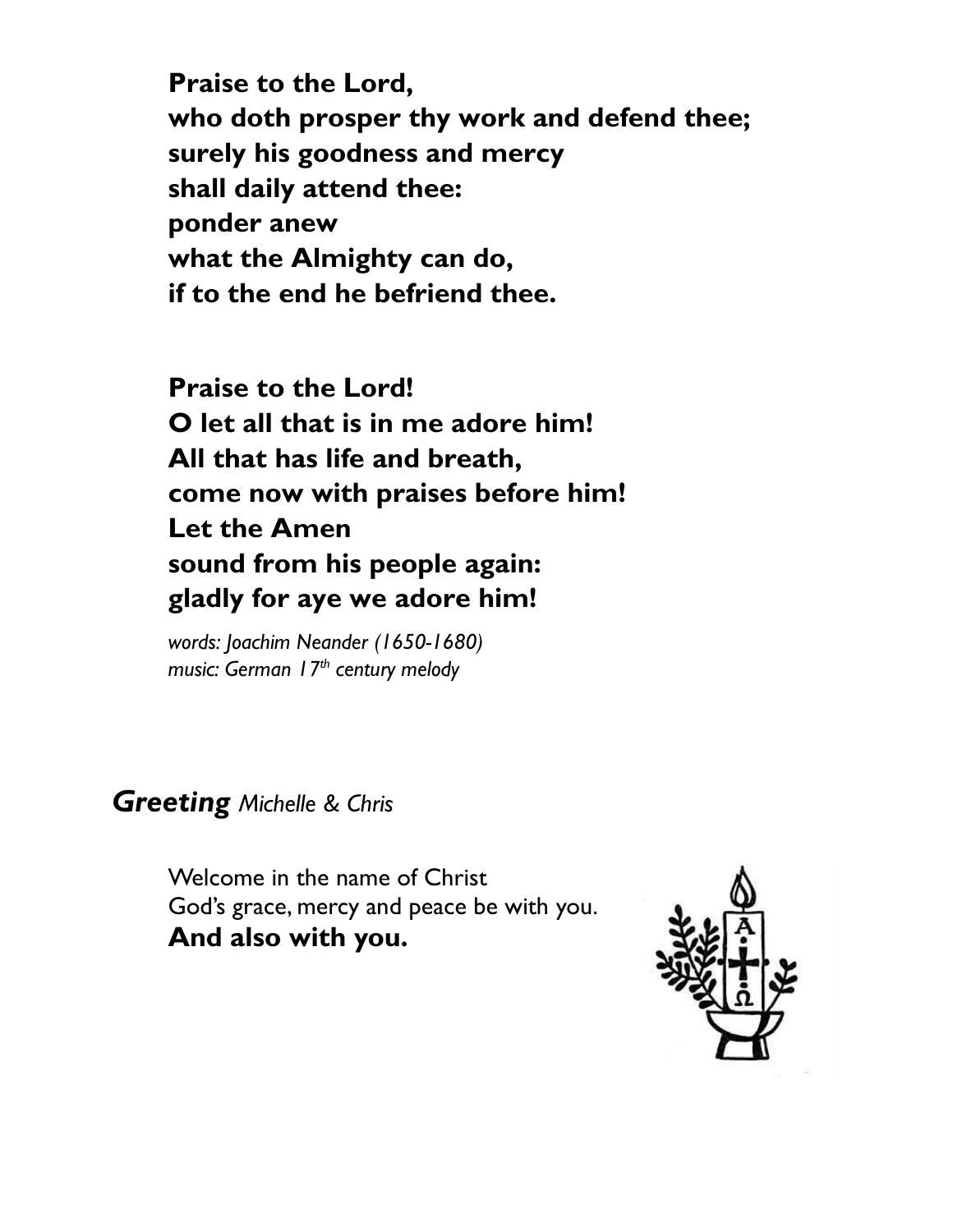## *Opening Acclamation*

God in Christ has revealed his glory. **Come let us worship.**

From the rising of the sun to its setting **the Lord's name is greatly to be praised.**

Give him praise, you servants of the Lord. **O praise the name of the Lord!**



## *Collect for The Nineteenth Sunday after Trinity*

O God, without you we are not able to please you; mercifully grant that your Holy Spirit may direct and rule our hearts in all things; through Jesus Christ your Son our Lord, who is alive and reigns with you, in the unity of the Holy Spirit, one God, now and for ever. **Amen**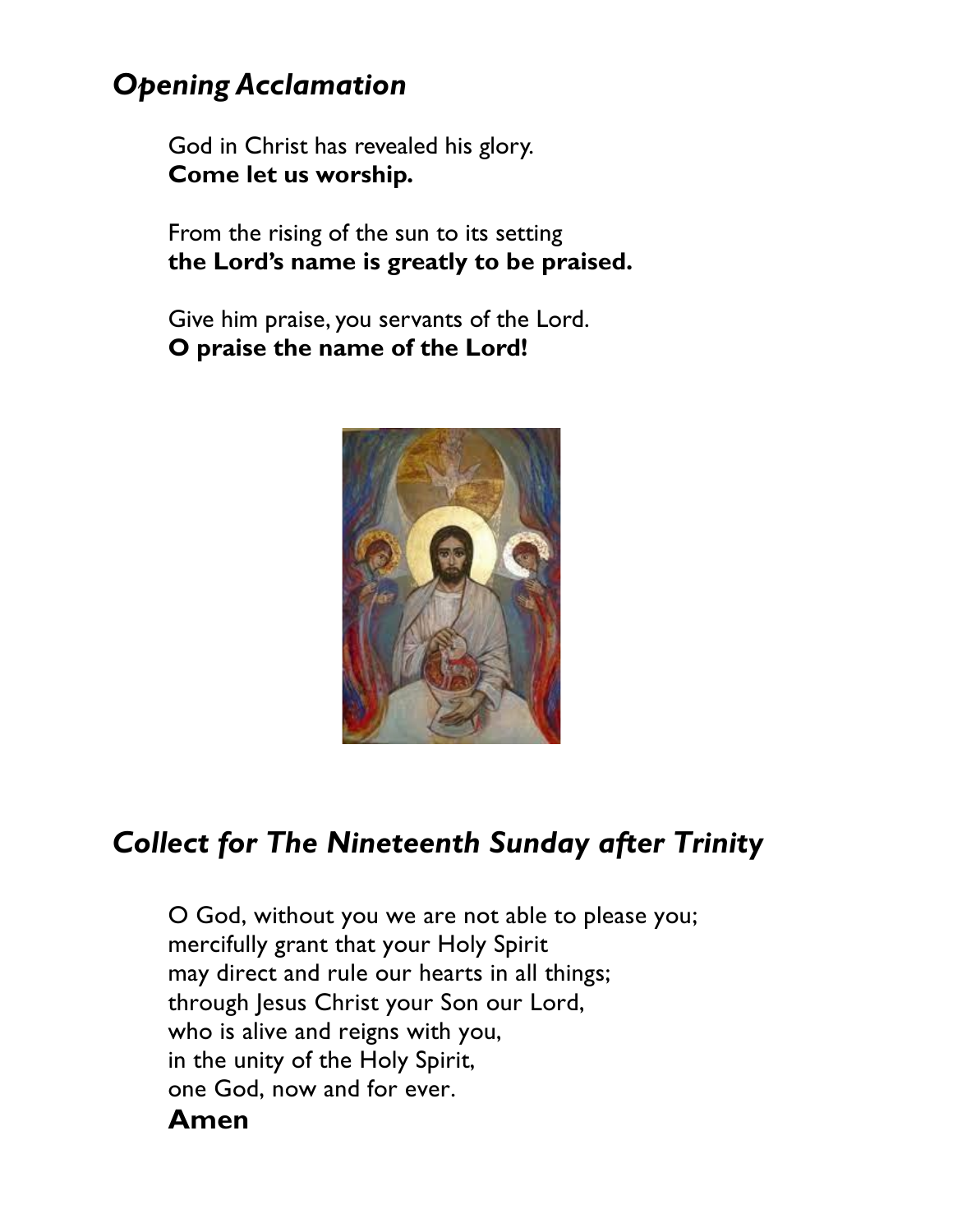## *Introduction to the Gospel – Michelle*

## *St Mark's Gospel, Chapter 10 – read by Cynthia Matthias*



As Jesus was setting out on a journey, a man ran up and knelt before him, and asked him, "Good Teacher, what must I do to inherit eternal life?" Jesus said to him, "Why do you call me good? No one is good but God alone. You know the commandments: 'You shall not murder; You shall not commit adultery; You shall not steal; You shall not bear false witness; You shall not defraud; Honour your father and mother.'" He said to him, "Teacher, I have kept all these since my youth." Jesus, looking at him, loved him and said, "You lack one thing; go, sell what you own, and give the money to the poor, and you will have treasure in heaven; then come, follow me." When he heard this, he was shocked and went away grieving, for he had many possessions.

#### *Paul & Dudley talk about the passage*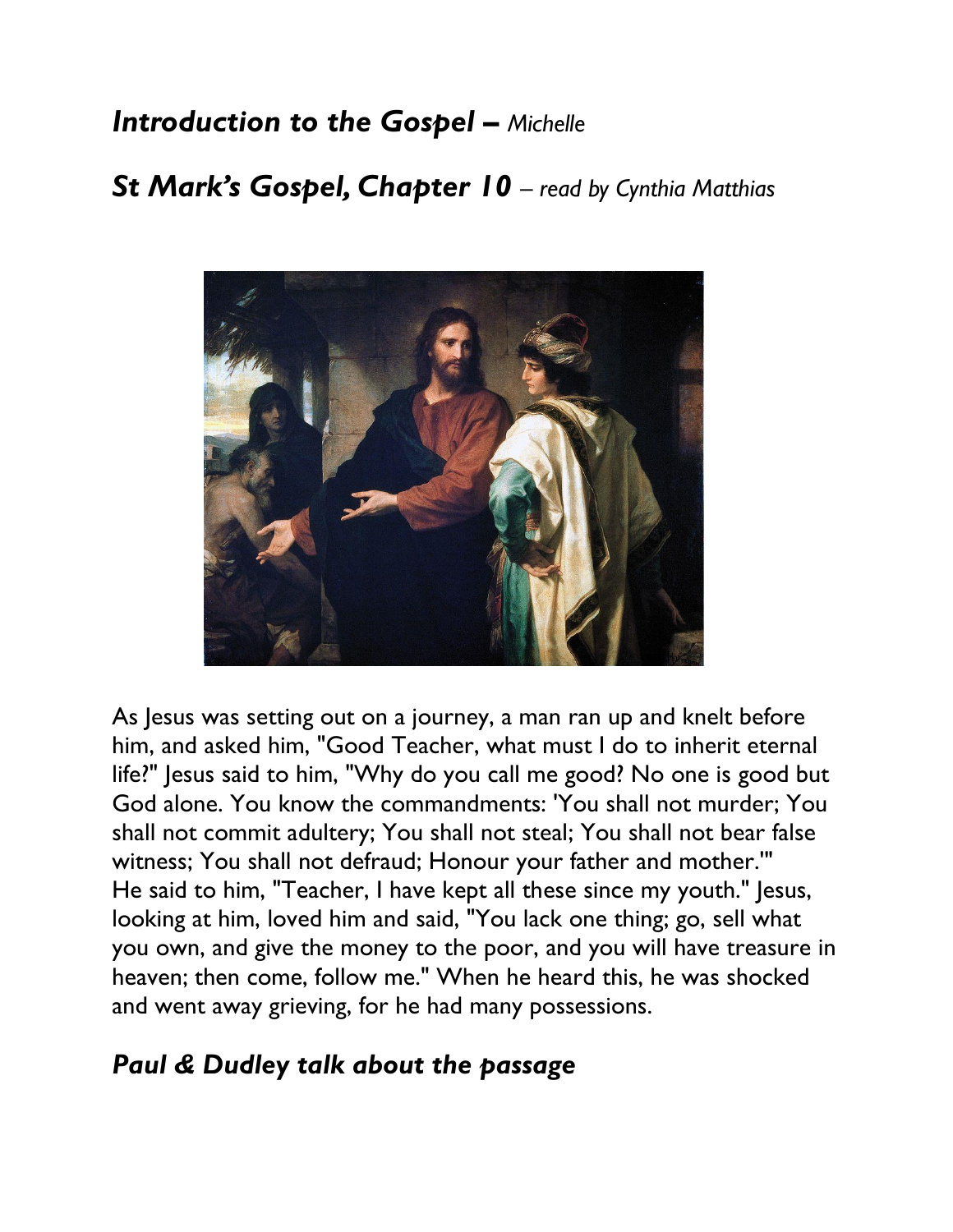## *Hymn*

**All I once held dear, built my life upon, all this world reveres, and wars to own, all I once thought gain I have counted loss, spent and worthless now, compared to this.**

*Knowing you, Jesus, knowing you, there is no greater thing. You're my all, you're the best, you're my joy, my righteousness, and I love you, Lord.*

**Now my heart's desire is to know you more, to be found in you and known as yours. To possess by faith what I could not earn, all-surpassing gift of righteousness.**

**Oh, to know the power of your risen life, and to know you in your sufferings. To become like you in your death, my Lord, so with you to live and never die.**

*Words & Music: Graham Kendrick (b. 1950)*

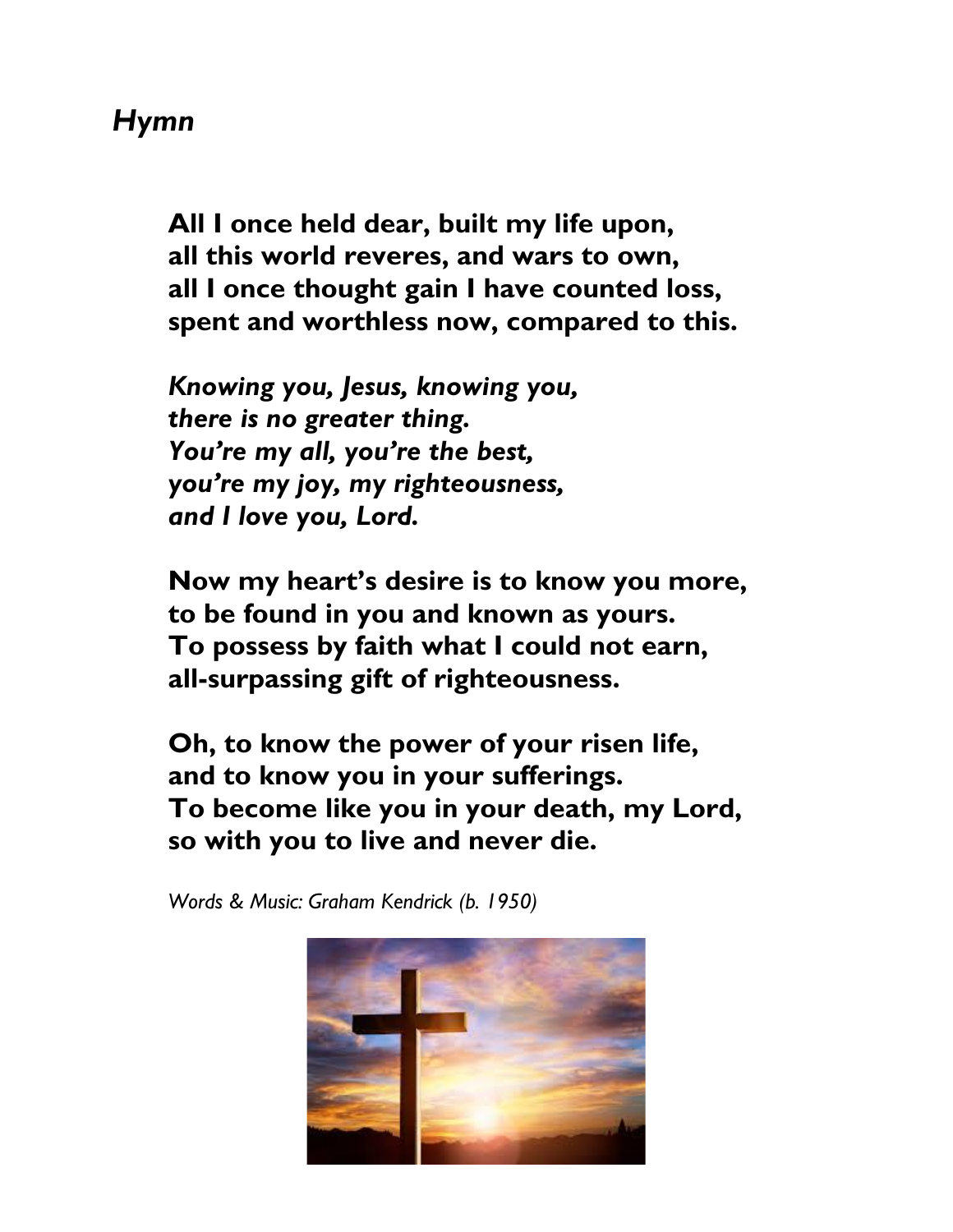## *St Mark's Gospel, Chapter 10 cont…*



Then Jesus looked around and said to his disciples, "How hard it will be for those who have wealth to enter the kingdom of God!" And the disciples were perplexed at these words. But Jesus said to them again, "Children, how hard it is to enter the kingdom of God! It is easier for a camel to go through the eye of a needle than for someone who is rich to enter the kingdom of God." They were greatly astounded and said to one another, "Then who can be saved?" Jesus looked at them and said, "For mortals it is impossible, but not for God; for God all things are possible."

Peter began to say to him, "Look, we have left everything and followed you." Jesus said, "Truly I tell you, there is no one who has left house or brothers or sisters or mother or father or children or fields, for my sake and for the sake of the good news, who will not receive a hundredfold now in this age - houses, brothers and sisters, mothers and children, and fields with persecutions - and in the age to come eternal life. But many who are first will be last, and the last will be first."

#### *Paul & Dudley talk about the passage*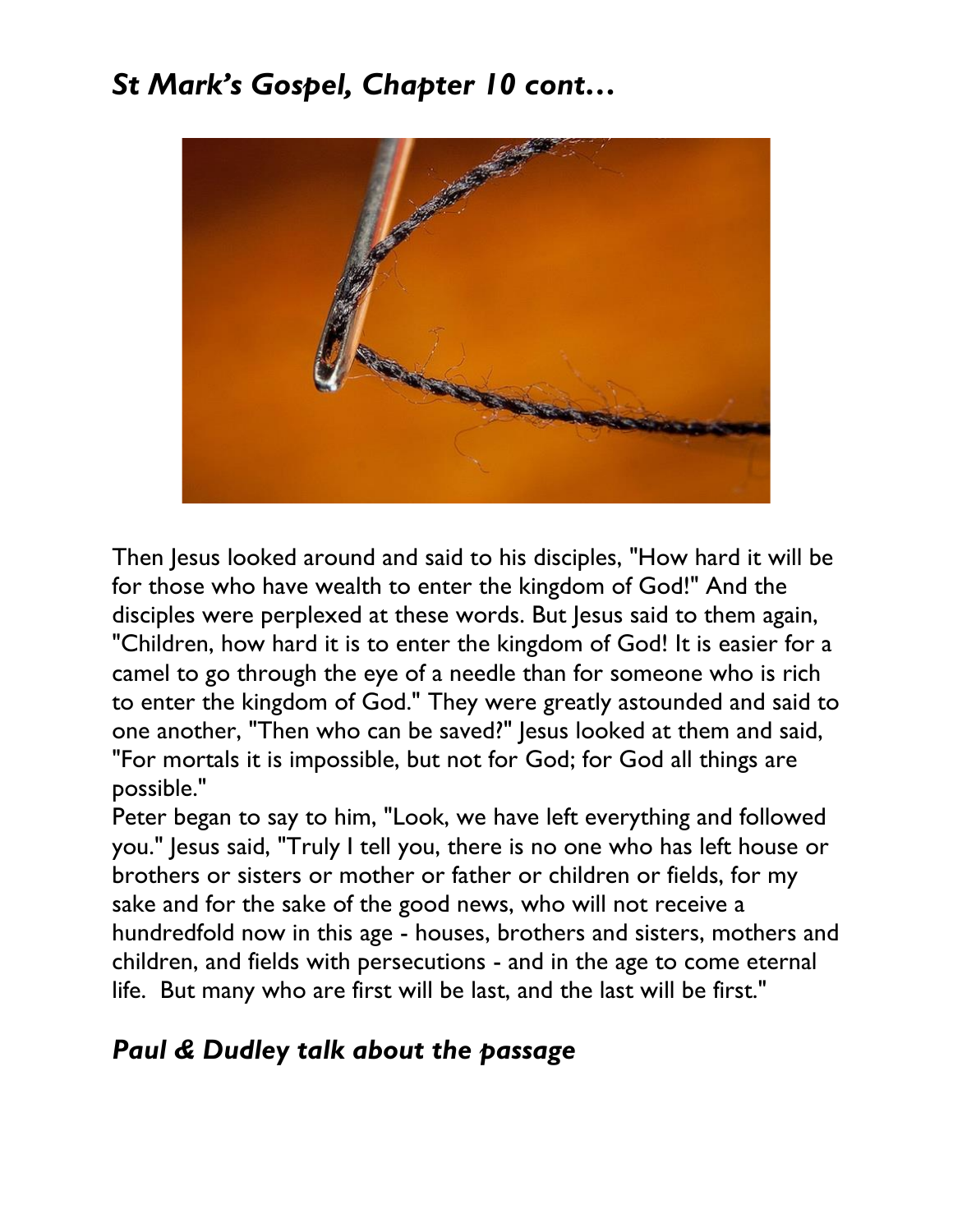## *Hymn*

**How deep the Father's love for us, how vast beyond all measure, that he should give his only Son to make a wretch his treasure. How great the pain of searing loss; the Father turns his face away, as wounds which mar the chosen One bring many souls to glory.**

**Behold the man upon a cross, my sin upon his shoulders; ashamed, I hear my mocking voice call out among the scoffers. It was my sin that held him there, until it was accomplished; his dying breath has brought me life – I know that 'it is finished.'**

**I will not boast in anything, no gifts, no power, no wisdom; but I will boast in Jesus Christ, his death and resurrection. Why should I gain from his reward? I cannot give an answer; but this I know with all my heart, his wounds have paid my ransom.**

*Words & music: Stewart Townend (b.1963)*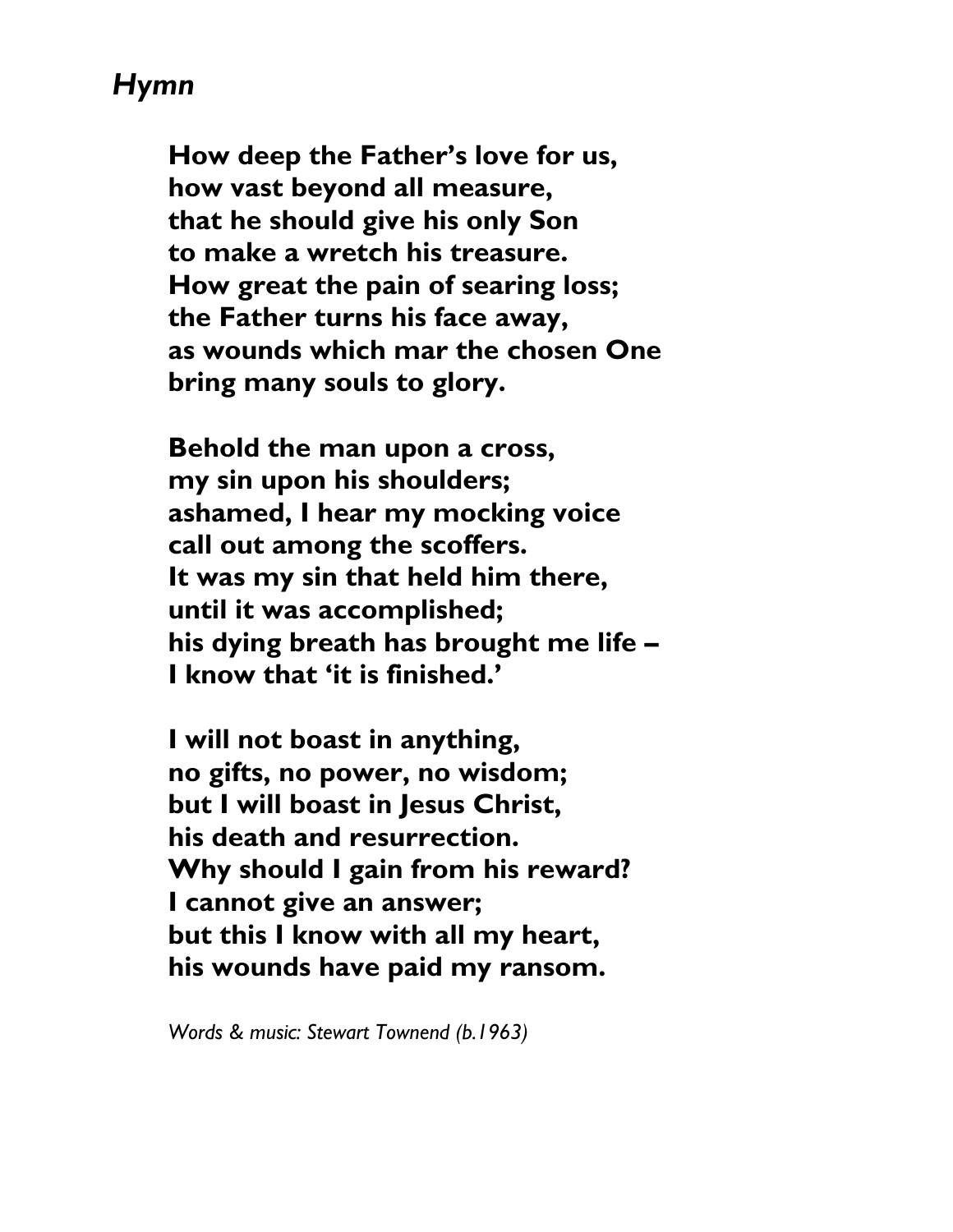#### *Prayers – led by Derek Harber & Sue Clarke*

*We pray for our world, our church and those in need, those who mourn, and those who have died. We pray too for ourselves, that we may follow the way of Jesus and so gain eternal life.*

## *The Lord's Prayer*

**Our Father, who art in heaven, hallowed be thy name; thy kingdom come; thy will be done; on earth as it is in heaven. Give us this day our daily bread. And forgive us our trespasses, as we forgive those who trespass against us. And lead us not into temptation; but deliver us from evil. For thine is the kingdom, the power, and the glory for ever and ever. Amen.**

#### *The Peace* **–** *Michelle and Chris*

The fruit of the Spirit is love, joy, peace. If we live in the Spirit, let us walk in the Spirit.

The peace of the Lord be always with you. **And also with you.**

Let us offer one another a sign of peace.

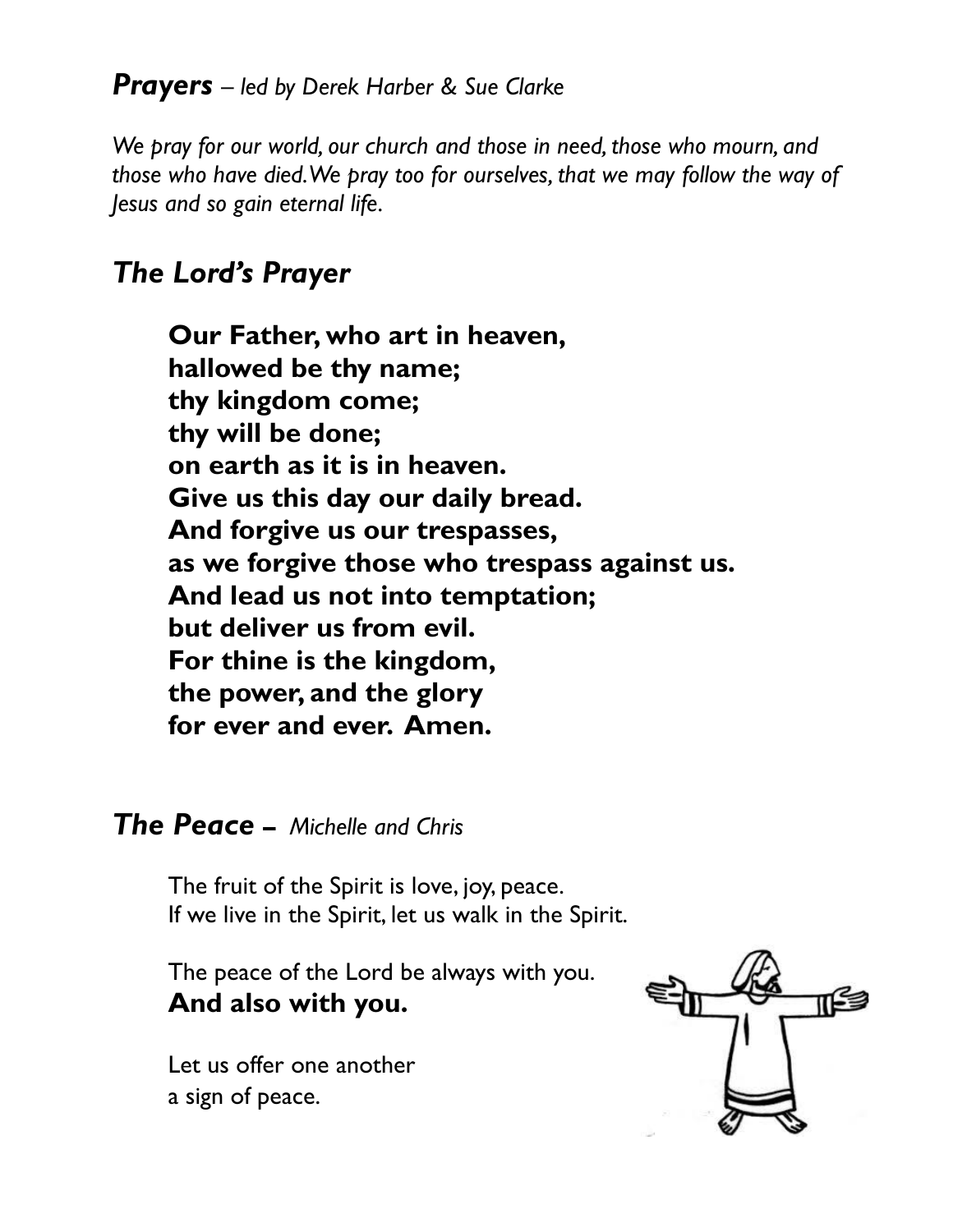#### *Hymn*

**At the name of Jesus every knee shall bow, every tongue confess him King of glory now: 'tis the Father's pleasure we should call him Lord, who from the beginning was the mighty Word.**

**Humbled for a season, to receive a name from the lips of sinners unto whom he came, faithfully he bore it spotless to the last, brought it back victorious when from death he passed:**

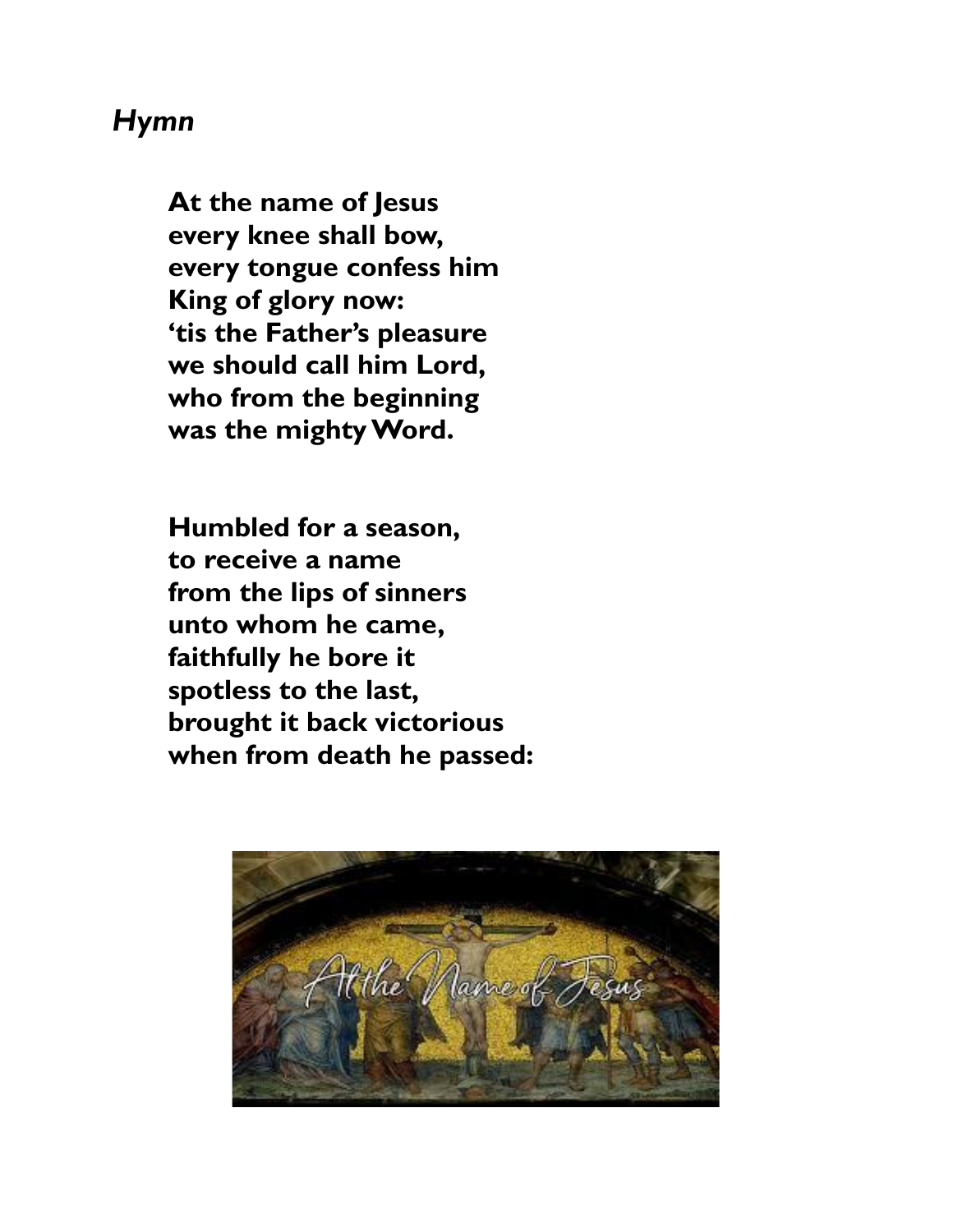**Name him, Christians, name him, with love strong as death, but with awe and wonder and with bated breath: he is God the Saviour, he is Christ the Lord, ever to be worshipped, trusted and adored.**

**Surely, this Lord Jesus shall return again, with his Father's glory, with his angel train; for all wreaths of empire meet upon his brow, and our hearts confess him King of glory now.**

*Words: Caroline Maria Noel (1817-177) Music: CAMBERWELL John Michael Brierley (b.1932)*

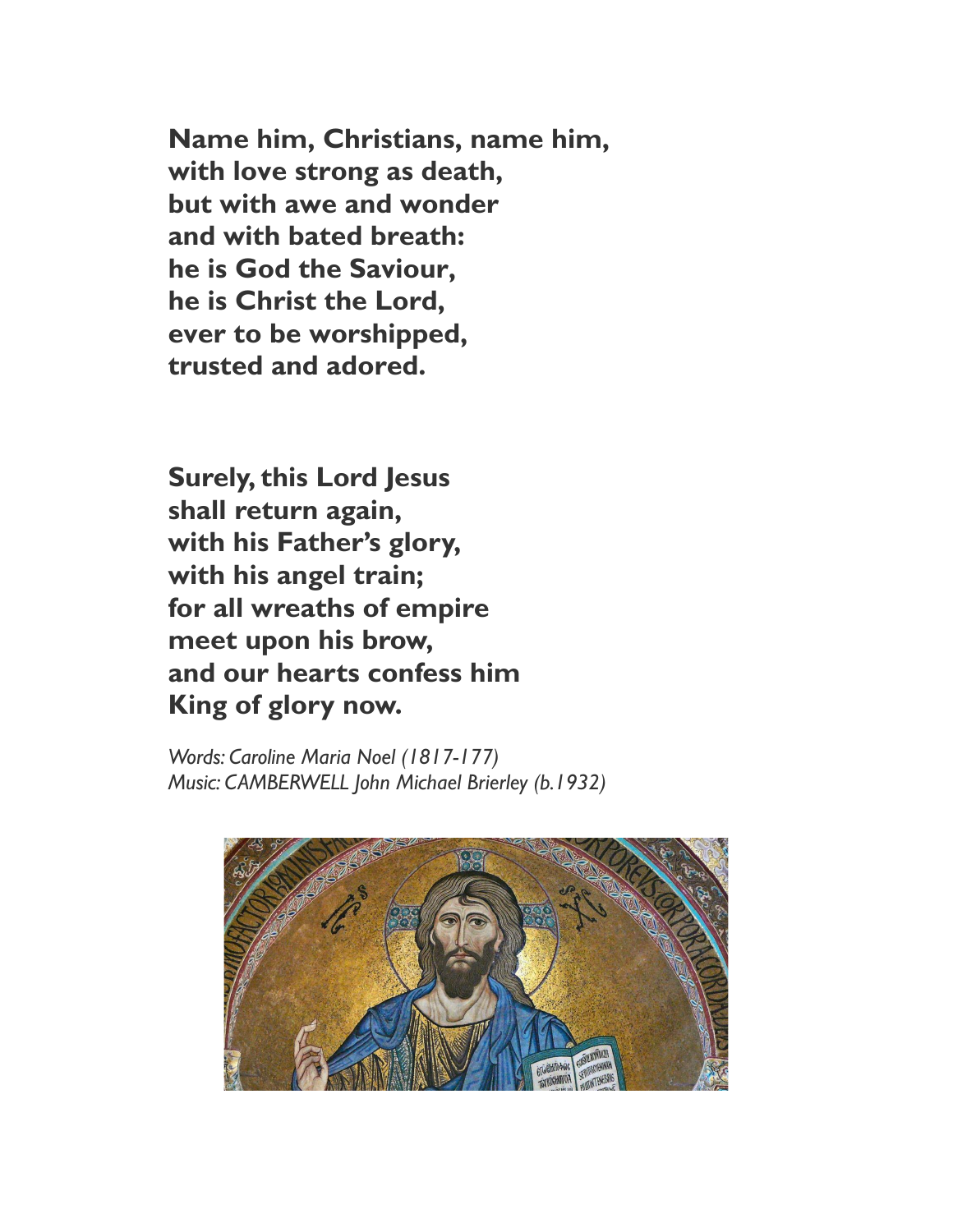Holy and blessed God, may we honour you, not only with our lips but in lives dedicated to the service of Jesus Christ our Lord. **Amen.**



### *Blessing* **–** *Michelle*

May the Lord bless you and keep you. May the Lord make his face to shine upon you, and be gracious to you. May the Lord lift up his countenance upon you, and give you peace. and the blessing of God almighty, the Father, the Son and the Holy Spirit, come down upon you this day, and remain with you always. **Amen**